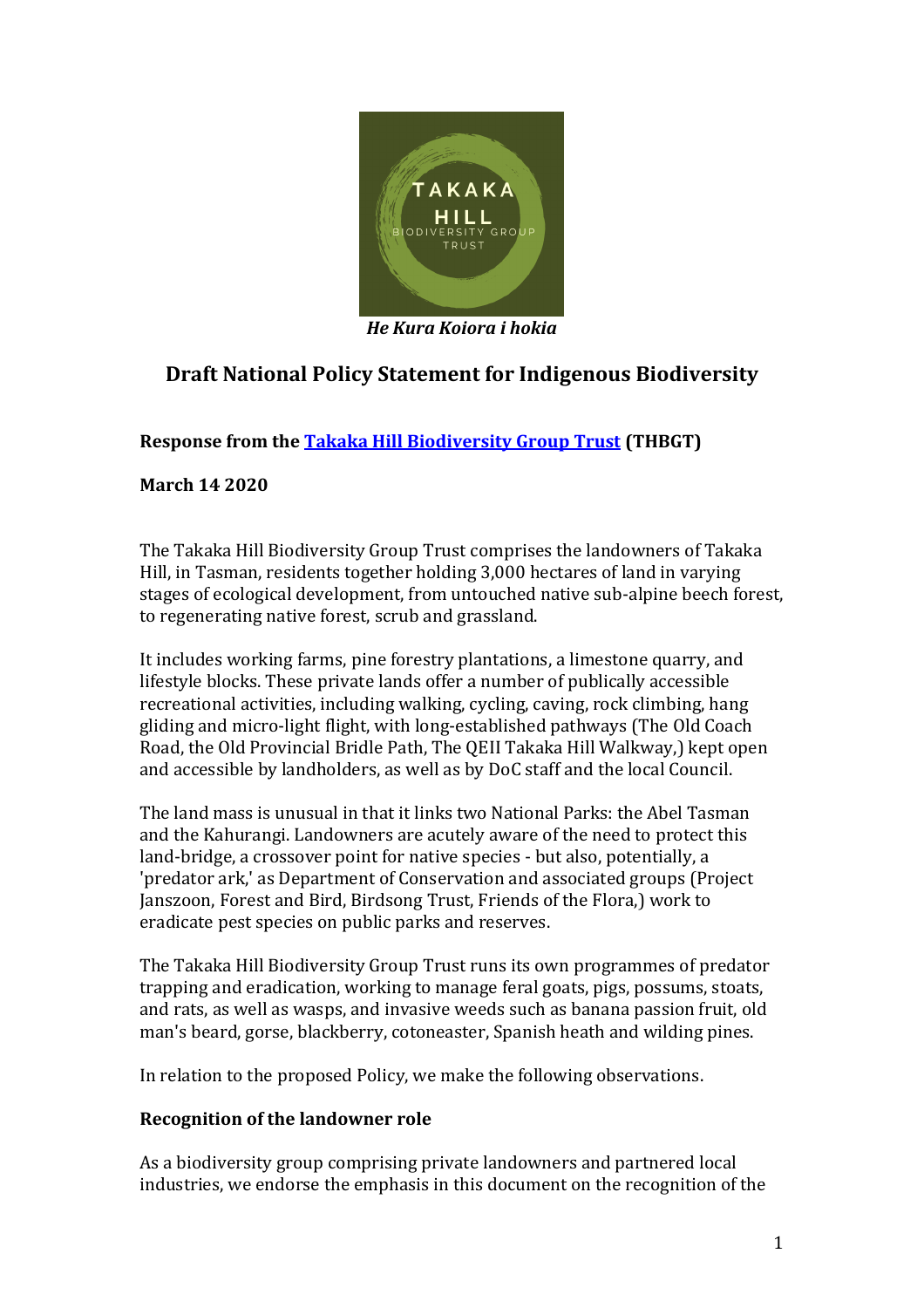landowner role in biodiversity conservation. This should be seen, we believe, not as an extension of public-lands management policies into private properties, but as a next-step and 'values shift' in recruiting all New Zealanders to biodiversity awareness and programmes of conservation, on 'their' lands - whether held by title, as in our case, or accessed periodically for recreational use.

#### **Beyond biodiversity values to biodiversity management tools**

We see this policy as moving beyond the broader 'values' emphasis of the 2019 Biodiversity Strategy document *Te Koiroa o Te Koiora,* to begin providing some of 'the tools,' allowing practical projects and programmes of conservation work to proceed, in planned, collaborative, and integrated ways - over time.

Our main reservation here is the limited approach. With only the Resources Management Act (RMA) in focus, this document can only tweak existing frameworks. While it does this in useful ways - most notably the improved definitions and procedures for identifying Significant natural Areas (SNAs) and the strengthened provisions for introducing Te Ao principles as foundation for a Stewardship approach to biodiversity conservation - these will be slow to develop, and contested in their case-by-case application.

Since, like all biodiversity documents, this one begins by stressing the urgency of the work, and the need for a holistic 'complex ecology' approach, this continued focus on 'special pleading' is disappointing. SNAs and Taonga species provisions maintain an old-school 'fence to conserve' way of working, at a moment when biodiversity conservation is rapidly becoming a universal matter of concern to all citizens, and is recognised as subtly enmeshed in all aspects of human life, well-being and activity.

We fear that this policy too, while useful in small-scale ways, may be missing its moment in relation to its potential to lead us forward.

# **Positive aspects of the proposed policy**

#### **Provisions for biodiversity restoration and enhancement**

The policy explicitly endorses a focus on areas no longer pristine. It allows for remediation of already-depleted or predated zones, and considers the likely need to mitigate climate change impacts.

This is pragmatic, and crucial in working to extend the 'natural range' of native species. So too is recognition of the need to establish 'buffer' zones around SNAs, and the need to manage land outside recognised protection zones.

This is important for terrain such as our own on the Takaka Hill: karst country, with regenerating native vegetation, and break-out rare native fauna, currently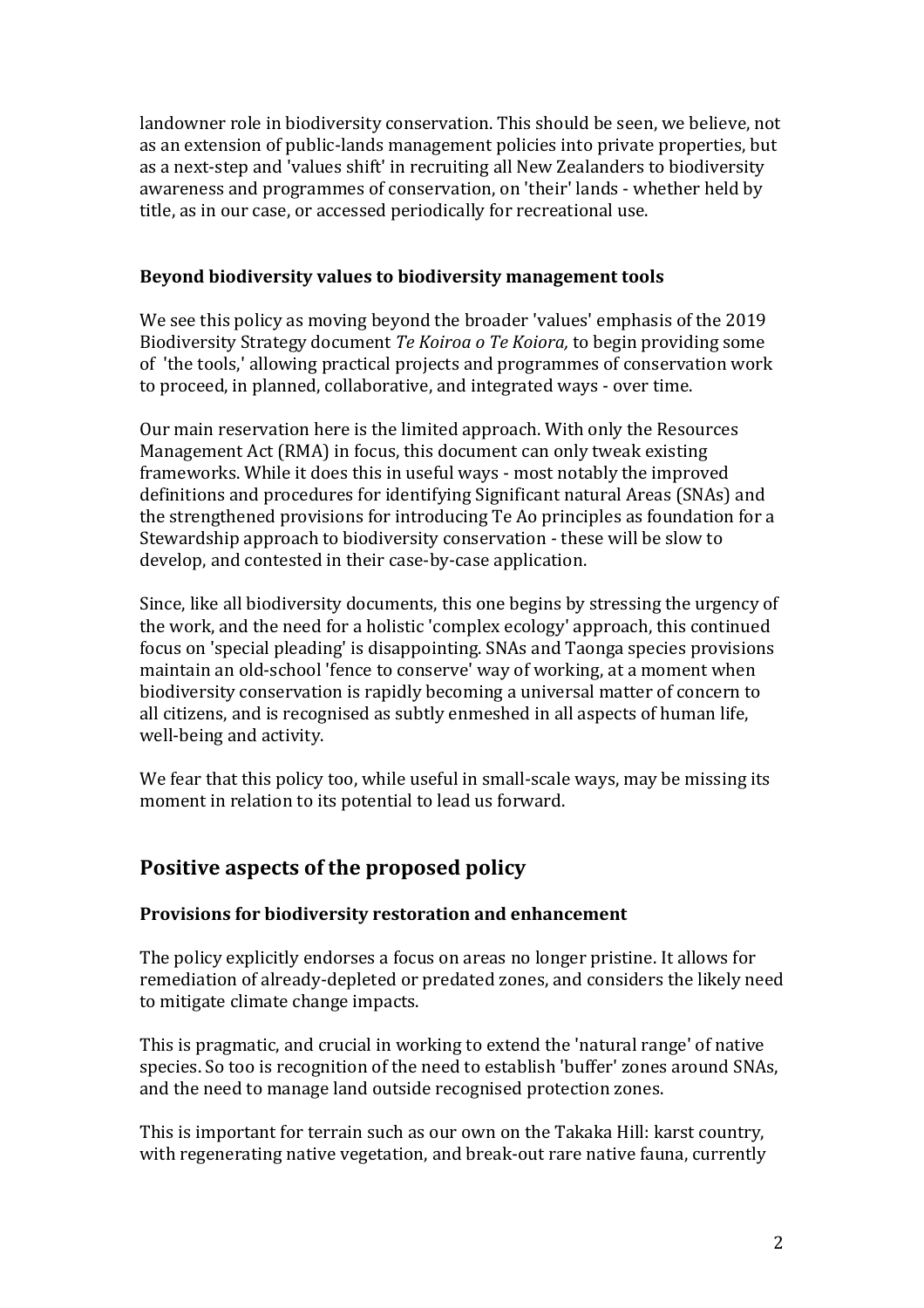re-colonising from conservation programmes in contiguous National Parks (including kiwi, kea, kaka, kakariki, whio, pateke.)

The policy needs to recognise the consequences of this step forward into an integrationist vision and set of procedures. It has the potential to give biodiversity conservation work, through its embrace of a Te Ao ethos, a cohesive 'stewardship' philosophy, which all groups can endorse.

Beyond this, however, lies the policy's emphasis on 'tools' for conservancy - and here the progress forward is more limited. With the exception of the Section A (c) 'stepping out' of how to manage Adverse Effects, and the useful listing in Appendices of ways of assessing the indigenous biodiversity values of a given ecosystem, the RMA remains limited in how it can help 'manage' biodiversity.

#### **One step forward, many steps back**

Previous policies have been, as the document notes, 'not comprehensive, robust or totally aligned ' (p. 9.) The relegation of what is national policy to a regional implementation has left too many gaps and variations at the level of interpretation and implementation. Our experience suggests too that Local Government has been under-resourced and under-skilled in relation to managing the environment through the RMA, and has prioritised other values and projects, more in line with its traditional roles.

This is, at least, now recognised - although there remain shortcomings in relation to 'robust' protections for biodiversity. It is easy to see nervousness remaining within the policy in relation to, for instance, the Section A (c) 'Adverse effects' provisions, where the 'stepped' sequencing of possible responses to environmental impacts could produce a reversion to a 'bottom line' approach. With few resources available for monitoring regional applications of the new policy, and reporting and evaluation always likely, by their nature, to be delayed, protection of Significant Natural Areas may well come too late.

This is especially so when the complexity of ecological formations, crossing property boundaries, or impacted upon by irregular 'irruptive' features such as waterway floods, seeding or mast-year events, can impact unexpectedly, and from outside the protected areas themselves. It is 'not the job' - or not *yet* the job - of Local Government officers as they assess a development plan or change-ofuse proposal under the RMA, to go outside their remit, and so the 'stewardship' and 'complex ecology' visions of this and related policy changes will be lost.

# **Building a 'connective' approach into 'the toolkit'**

There is useful recognition in the policy document of the need to consider occupancy across a species' natural range, with issues of connectivity and 'buffering' considered. These are first steps towards broadening into a 'complex ecology' approach and a more holistic overview, which can consider the 'downstream' consequences of actions undertaken after land-use decisions.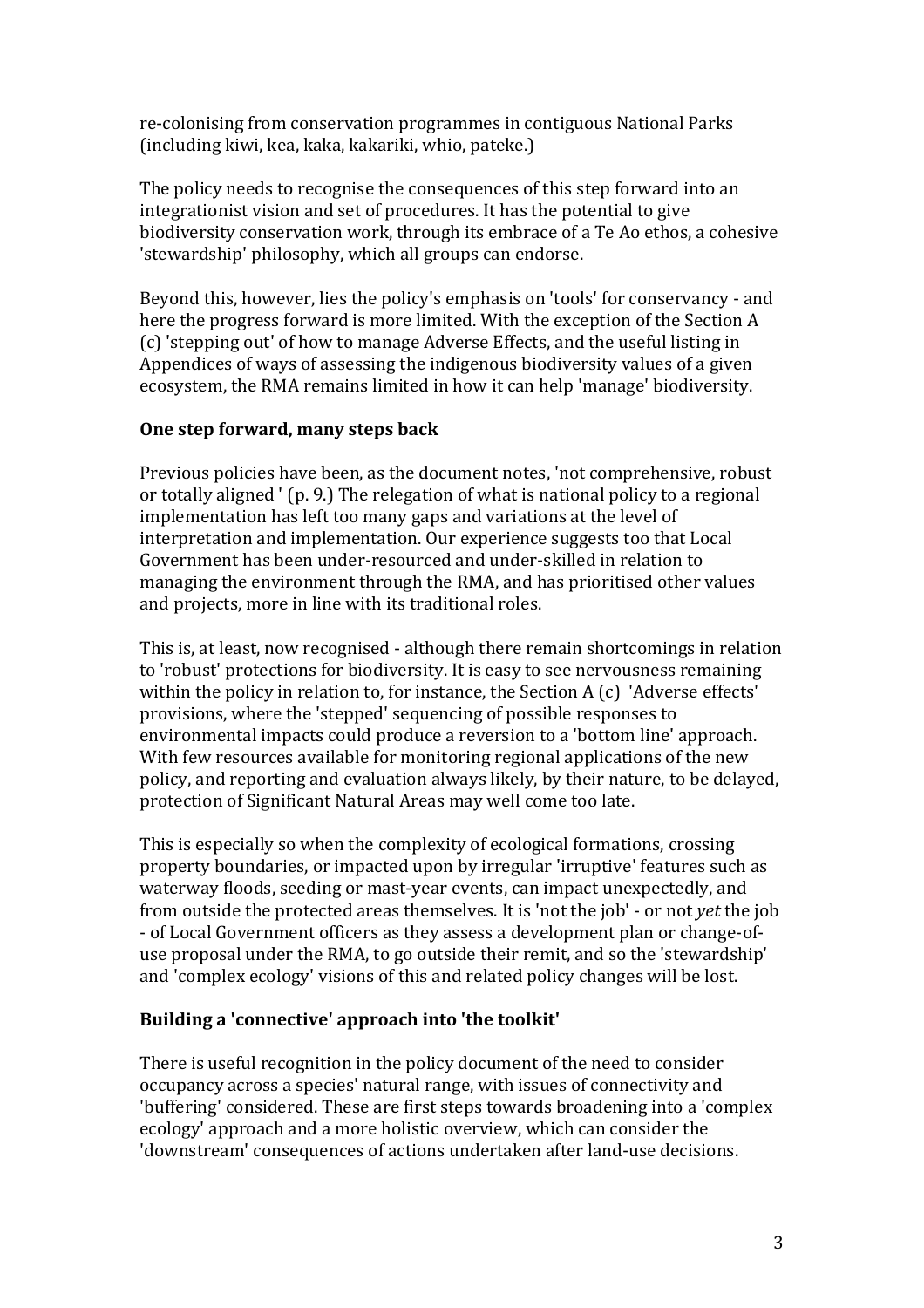It is still, however, limited to a view of 'protective zones' - simply drawing them a little further out.

What is needed instead, is recognition that ecology itself sees only a space of flows. Nature does not recognise our land boundaries.

The policy - by its own admission - is limited by its own origins in land development planning. It concedes, for instance, its terrestrial focus, and its failure to engage with the crucial matter of water conservancy, especially when wetland species and marine ecosystems are at most risk. But fail in water management, and you fail completely.

So too the policy's recognition of urgency arising from climate change. This is likely to pressure matters under the RMA's planning provisions. Coastal retreat after tidal rise is likely, for instance, to increase demand for housing and production on lands previously considered 'difficult' or 'marginal.' Likewise, biodiversity is becoming a major national perspective, and especially its connection to social-ecological principles of human well-being. This will increase recreational use of 'wilderness' areas - from both local populations and tourists. Areas such as the Takaka Hill are considered as some sort of mystic 'wilderness,' yet are still a complex and under-researched ecology. They may be 'wild,' yet remain only 20 minutes from urban communities. They can too easily be thought 'already protected' by National Parks and Reserves, and will be under increasing pressure.

# **An adaptive biodiversity 'toolkit'**

How robust will RMA provisions prove, even as streamlined and tightened within this policy, in the protection and enhancement of biodiversity?

While the steps taken here help see private lands as part of the biodiversity picture, and provide for ways of registering their existing and future uses within biodiversity values, these are still limited proposals.

They must not be allowed to stand as 'the solution.' Otherwise, they risk scoring as 'failure,' delivering no more than very small fragments of a solution. Their efficacy risks being over-balanced by the otherwise detailed and precise provisions for forcing RMA compliance, in the name of indigenous biodiversity, on private landowners.

Our recommendation is that policy such as this need to allow time for a new 'integrationism' to emerge.

While the need for indigenous biodiversity protective legislation is indeed urgent, legislative reform itself re-forms cultural understandings and values, and so alters actions. The policy needs to be aware of its own developmental and adaptive trajectory, alongside wider policies re-framings, such as the values work undertaken in *Te Koiroa o Te Koiora.*